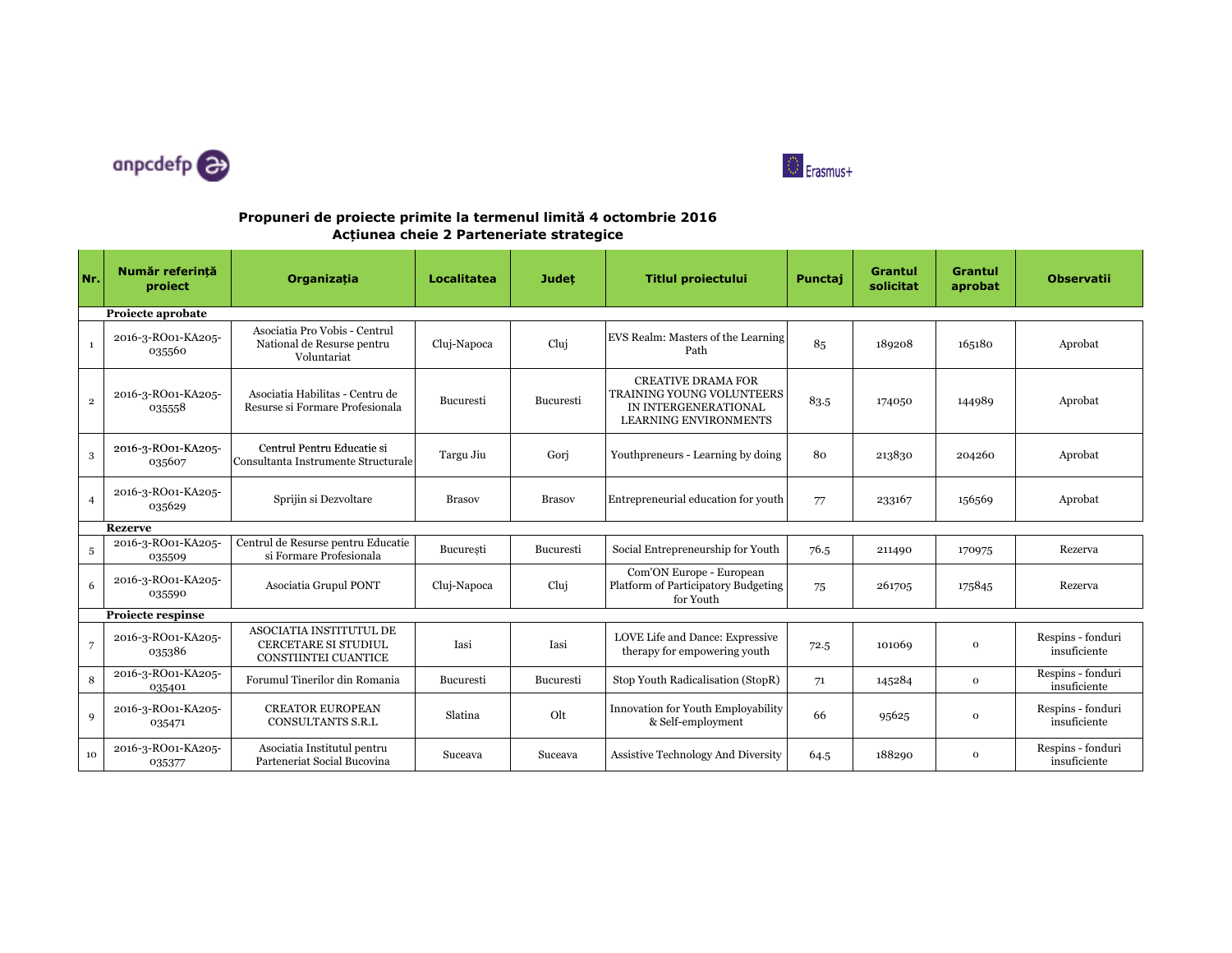| $11\,$       | 2016-3-RO01-KA205-<br>035394 | <b>URBASOFIA SRL</b>                                                                                        | Bucuresti               | Bucuresti    | PlAce-making Solutions for<br>regenerating young people's and<br>Cities' Lives                                                                                 | 63.5 | 249714 | $\mathbf{O}$ | Respins - fonduri<br>insuficiente |
|--------------|------------------------------|-------------------------------------------------------------------------------------------------------------|-------------------------|--------------|----------------------------------------------------------------------------------------------------------------------------------------------------------------|------|--------|--------------|-----------------------------------|
| $12\,$       | 2016-3-RO01-KA205-<br>035628 | <b>ASOCIATIA ONE WORLD</b><br><b>ROMANIA</b>                                                                | Bucuresti               | Bucuresti    | TEEN D.O.C. - Discover. Organize.<br>Communicate.                                                                                                              | 63.5 | 103195 | $\mathbf{o}$ | Respins - fonduri<br>insuficiente |
| 13           | 2016-3-RO01-KA205-<br>035413 | Asociatia pentru Dezvoltare<br>Antreprenoriala, Pregatire<br>Profesionala si Transfer Tehnologic<br>(ADAPT) | Valea Mare-<br>Podgoria | Arges        | <b>Building Youth Social</b><br>Entrepreneurship in Europe                                                                                                     | 63   | 129624 | $\Omega$     | Respins - fonduri<br>insuficiente |
| 14           | 2016-3-RO01-KA205-<br>035459 | Agentia pentru Dezvoltare Regionala<br>Nord-Est                                                             | Piatra Neamt            | Neamt        | Creative Entrepreneurship in<br><b>Traditional CC Industries</b>                                                                                               | 62.5 | 253830 | $\mathbf{o}$ | Respins - fonduri<br>insuficiente |
| 15           | 2016-3-RO01-KA205-<br>035596 | <b>ASOCIATIA ALTERNATIVE</b><br>PENTRU PERFORMANTA                                                          | <b>Bragadiru</b>        | <b>Ilfov</b> | Explorers                                                                                                                                                      | 62.5 | 285930 | $\mathbf{o}$ | Respins - fonduri<br>insuficiente |
| 16           | 2016-3-RO01-KA205-<br>035576 | <b>ASOCIATIA EUROPANET</b>                                                                                  | Iasi                    | Iasi         | Virtual Platform for European<br>Voluntary Service                                                                                                             | 61.5 | 294428 | $\mathbf{o}$ | Respins - fonduri<br>insuficiente |
| 17           | 2016-3-RO01-KA205-<br>035608 | ASOCIATIA ALTERNATIVE<br>PENTRU PERFORMANTA                                                                 | <b>Bragadiru</b>        | Ilfov        | <b>GREEN LEADERSHIP STARTS</b><br><b>TODAY</b>                                                                                                                 | 61.5 | 279825 | $\mathbf{o}$ | Respins - fonduri<br>insuficiente |
| 18           | 2016-3-RO01-KA205-<br>035528 | UAT Orasul Dabuleni                                                                                         | Dăbuleni                | Dolj         | The unknown potentiality of social<br>media in younth employment<br>promotion: engage youth people<br>and local administrations in<br>proactive use of the web | 61   | 368988 | $\Omega$     | Respins - fonduri<br>insuficiente |
| 19           | 2016-3-RO01-KA205-<br>035365 | Centrul Euroregional pentru<br>Democratie                                                                   | Timisoara               | Timis        | Youth as partners for inclusive<br>communities                                                                                                                 | 60.5 | 83726  | $\mathbf{o}$ | Respins - fonduri<br>insuficiente |
| $20\,$       | 2016-3-RO01-KA205-<br>035499 | ASOCIATIA SUPPORT FOR YOUTH<br>DEVELOPMENT                                                                  | Cluj-Napoca             | Cluj         | Introducing upcycling techniques<br>for creating environment-friendly<br>youth employment                                                                      | 60   | 67710  | $\Omega$     | Respins - fonduri<br>insuficiente |
| $\bf{21}$    | 2016-3-RO01-KA205-<br>035525 | ASOCIATIA DE SUDURA DIN<br><b>ROMANIA</b>                                                                   | Timisoara               | Timis        | Advanced tools for education of<br>next digital generation                                                                                                     | 58.5 | 236000 | $\mathbf 0$  | Respins - punctaj<br>insuficient  |
| $\bf{^{22}}$ | 2016-3-RO01-KA205-<br>035367 | Center for Social Development                                                                               | Iasi                    | Iasi         | Network for Youth Work in Europe                                                                                                                               | 58.5 | 159215 | $\mathbf{o}$ | Respins - punctaj<br>insuficient  |
| $^{\rm 23}$  | 2016-3-RO01-KA205-<br>035589 | CONSILIUL JUDETEAN ALBA                                                                                     | Alba Iulia              | Alba         | Partnership for youth future                                                                                                                                   | 58   | 83670  | $\mathbf{o}$ | Respins - punctaj<br>insuficient  |
| 24           | 2016-3-RO01-KA205-<br>035505 | Asociatia Renato                                                                                            | Jaristea                | Vrancea      | Empowering Youth through Non-<br>formal Education                                                                                                              | 56.5 | 131025 | $\mathbf{o}$ | Respins - punctaj<br>insuficient  |
| $\bf{^{25}}$ | 2016-3-RO01-KA205-<br>035330 | Fundatia Lumini si Sperante                                                                                 | Huedin                  | Cluj         | Dezvoltare spiritului antreprenorial<br>pentru revitalizarea mestesugurilor                                                                                    | 55.5 | 117050 | $\mathbf{o}$ | Respins - punctaj<br>insuficient  |
| 26           | 2016-3-RO01-KA205-<br>035577 | UNIVERSITATEA DUNAREA DE<br><b>JOS DIN GALATI</b>                                                           | Galati                  | Galati       | Innovative Teaching - Learning in<br>Professional Skills Development<br>and Staff Training Support for<br>Better Youth Inclusion and                           | 55.5 | 333529 | $\Omega$     | Respins - punctaj<br>insuficient  |